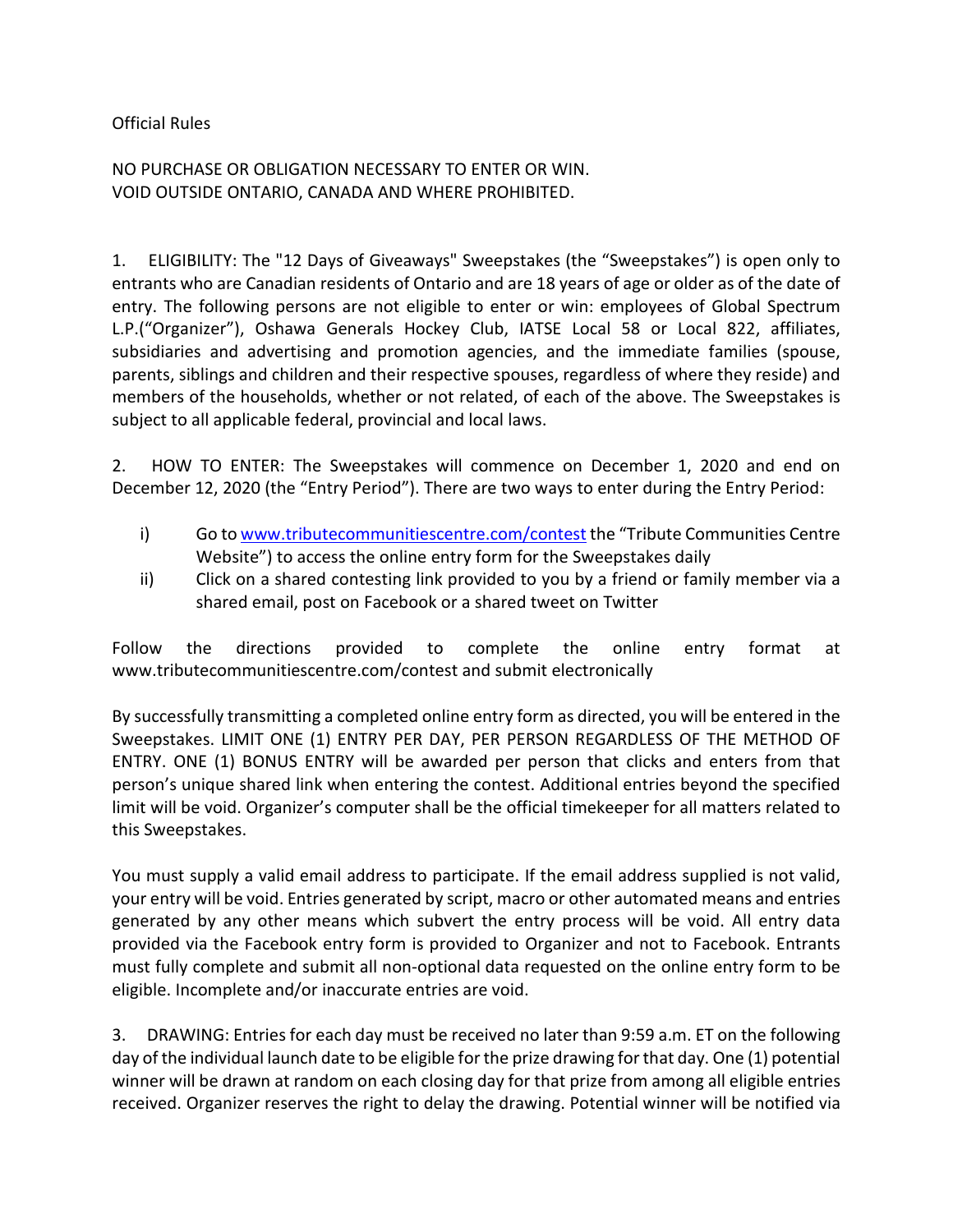email. The potential winner must respond to such notification within forty-eight (48) hours, or he/she will forfeit the prize and, at Organizer's sole discretion and time permitting, an alternate potential winner will be drawn at random from among all remaining eligible entries. The potential winner will be required to execute and return, prior to and as a condition of receiving the Prize, an affidavit of eligibility and liability release and, except where prohibited by law, a publicity release. The potential winner must return such releases within two (2) days of date of issuance. Failure to comply with these Official Rules will cause the prize to be forfeited and, at Organizer's sole discretion and time permitting, awarded to an alternate potential winner to be drawn at random from among all remaining eligible entries. Odds of winning the prize depend on the number of eligible entries received for the drawing. If (i) potential winner does not respond to prize notification within the timeframe stated, (ii) the prize notification is returned as undeliverable, (iii) potential winner declines his or her prize, (iv) potential winner fails to return all required documents within the timeframe stated or (v) potential winner is unable to attend with Organizer to confirm eligibility on the date(s) agreed to by both parties, it will result in prize forfeiture and the disqualification of such potential winner and, at Organizer's sole discretion and time permitting, an alternate potential winner may be selected by random drawing from among all remaining eligible entries. Entrants can only win once throughout the contest's duration. If entrant is selected as Day 1's winner, entrant will receive the prize for Day 1 and no other prizing following their initial selection and another entry will be drawn.

4. DESCRIPTION OF PRIZE(S): Twelve (12) prizes (hereinafter, the "Prize"): One winner per day, will receive the specified prize for the day the winner was selected for. Winner can not win more than one prize during this contest. Prize varies each day and will not be duplicated throughout the contest. Approximate Retail Value ("ARV"): \$100 - \$600. The ARV of the Prize will fluctuate based on the day of the contest. Prize is not transferrable and no substitutions or cash redemptions are allowed, except by Organizer which reserves the right to substitute the prize (or any component thereof) with one of comparable or greater retail value at its sole discretion. Resale of the Prize or any portion of the Prize is prohibited. All costs and expenses not stated herein as being provided in connection with the redemption, receipt and/or use of the Prize are the responsibility of winner. Dates and/or times of events are subject to change. Events are subject to cancellation. Tickets are subject to certain terms and conditions as specified thereon and by applicable issuer. All prize details are at Organizer's sole discretion.

5. ADDITIONAL TERMS: By entering, entrants agree to abide and be bound by these Official Rules and the decisions of Organizer, which are final and binding in all matters relating to this Sweepstakes. Entries will be declared made by the authorized account holder of the email address submitted at the time of entry and he/she must comply with these Official Rules. "Authorized account holder" is defined as the natural person who is assigned to an email address by an Internet access provider, online service provider or other organization (e.g., business, education, institution, etc.) responsible for assigning email addresses for the domain associated with the submitted email address. Released Parties (as defined below) are not responsible for lost, late, incomplete, inaccurate, stolen, misdirected, illegible, undelivered or garbled entries or email; or for entries not received due to lost, failed, delayed or interrupted connections, including Internet Service Provider (ISP), Web-server, network, cable, server, satellite, phone-line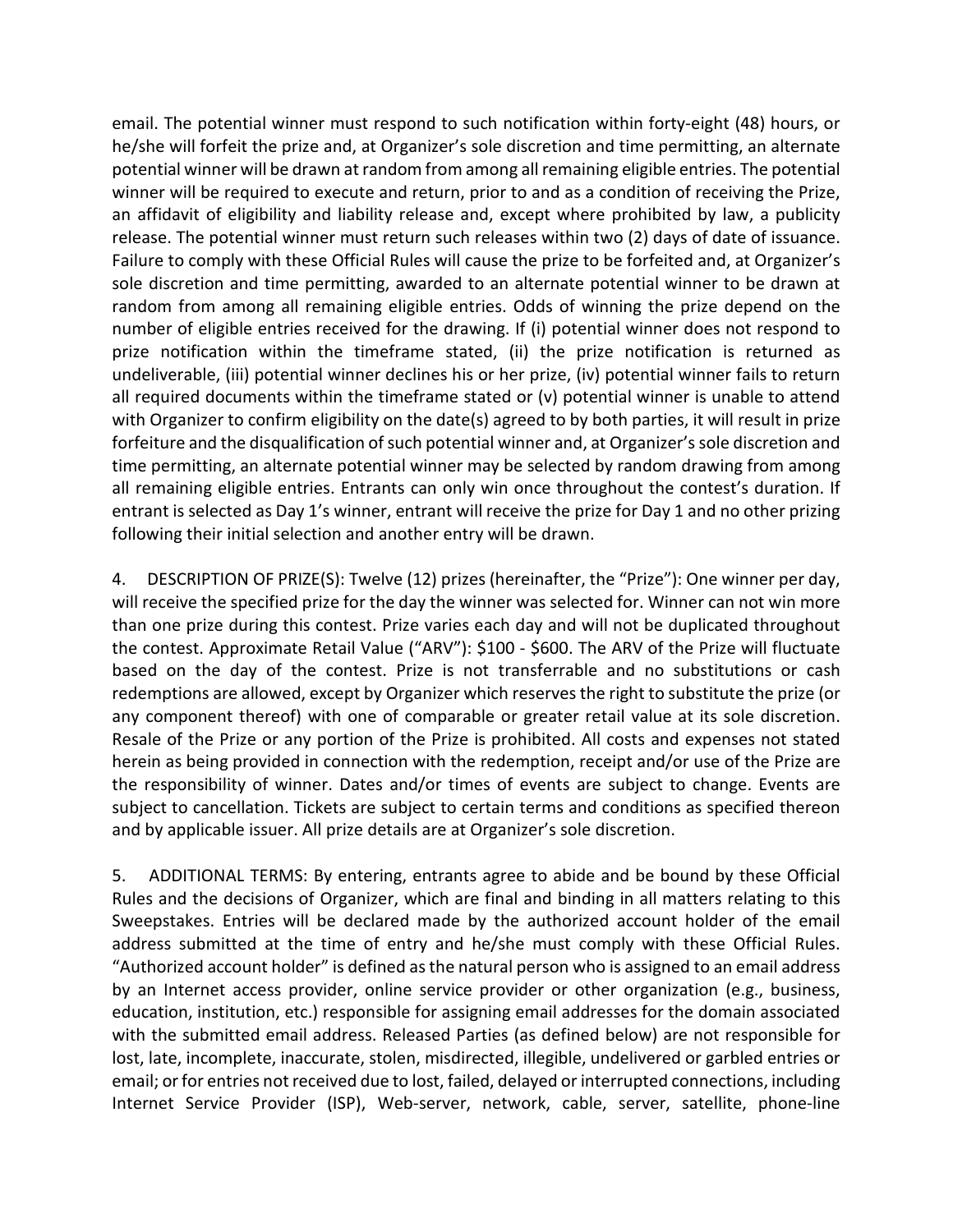connections or miscommunications, or other electronic malfunctions, computer or telephone, hardware or software failures, malfunctions, or garbled or jumbled transmissions. Released Parties are not responsible for any other errors or difficulties of any kind whether human, mechanical, electronic, computer, network, typographical, printing or otherwise relating to or in connection with the Sweepstakes, including, without limitation, errors or difficulties which may occur in connection with the administration of the Sweepstakes, the processing of entries, the announcement of the prize, the cancellation or postponement of any event, or in any Sweepstakes-related materials. Released Parties are also not responsible for any incorrect or inaccurate information, whether caused by site users, tampering, hacking, or by any equipment or programming associated with or utilized in the Sweepstakes. Released Parties are not responsible for injury or damage to entrants' or to any other person's computer related to or resulting from participating in this Sweepstakes or downloading materials from or use of the web site. Persons who tamper with or abuse any aspect of the Sweepstakes or website or who are in violation of these Official Rules, as solely determined by Spectra, will be disqualified and all associated entries will be void. Spectra Venue Management reserves the right, in their sole discretion, to cancel or suspend the Sweepstakes should virus, bugs, unauthorized human intervention, or other causes, in Spectra's sole opinion, corrupt or impair the administration, security, fairness or proper operation or play of the Sweepstakes, and, in the event of termination, select the winner from all non-suspect, eligible entries received prior to action taken. All entries become the property of Organizer and will not be returned. CAUTION: ANY ATTEMPT BY AN INDIVIDUAL TO DELIBERATELY DAMAGE ANY WEBSITE ASSOCIATED WITH THIS SWEEPSTAKES OR UNDERMINE THE LEGITIMATE OPERATION OF THIS SWEEPSTAKES MAY BE A VIOLATION OF CRIMINAL AND CIVIL LAWS, AND SHOULD SUCH AN ATTEMPT BE MADE, SPECTRA AND/OR ITS AGENTS RESERVE THE RIGHT TO DISQUALIFY AND SEEK DAMAGES AND OTHER REMEDIES (INCLUDING ATTORNEYS' FEES) FROM ANY PERSON OR PERSONS RESPONSIBLE FOR THE ATTEMPT TO THE FULLEST EXTENT PERMITTED BY LAW.

6. WINNER'S LIST: For the name of the winner, please visit [www.tributecommunitiescentre.com/contest](http://www.tributecommunitiescentre.com/contest) as winners' name and city of residence will be listed for each day (ie. J. Smith - Oshawa).

7. PUBLICITY: The winners acknowledge and agree that as a condition of winning, if legally permissible, Organizer and its designees have the right to use his/her name, likeness, photograph, voice, city and province of residence and Prize information for advertising and promotional purposes in any and all media now known or hereafter devised, worldwide in perpetuity, without further compensation, authorization, remuneration or notification.

8. LIABILITY: Entrants, by participating, agree that Organizer, Oshawa Generals Hockey Club, Sponsors, Facebook, and each of their respective parents, subsidiaries and affiliates and the advertising and promotion agencies and all of their respective agents, employees, directors and officers (collectively, "Released Parties"), will have no liability whatsoever for and shall be held harmless by entrants against, any injuries, losses or damages of any kind, including death, to persons, or property incurred in connection with or resulting, in whole or in part, directly or